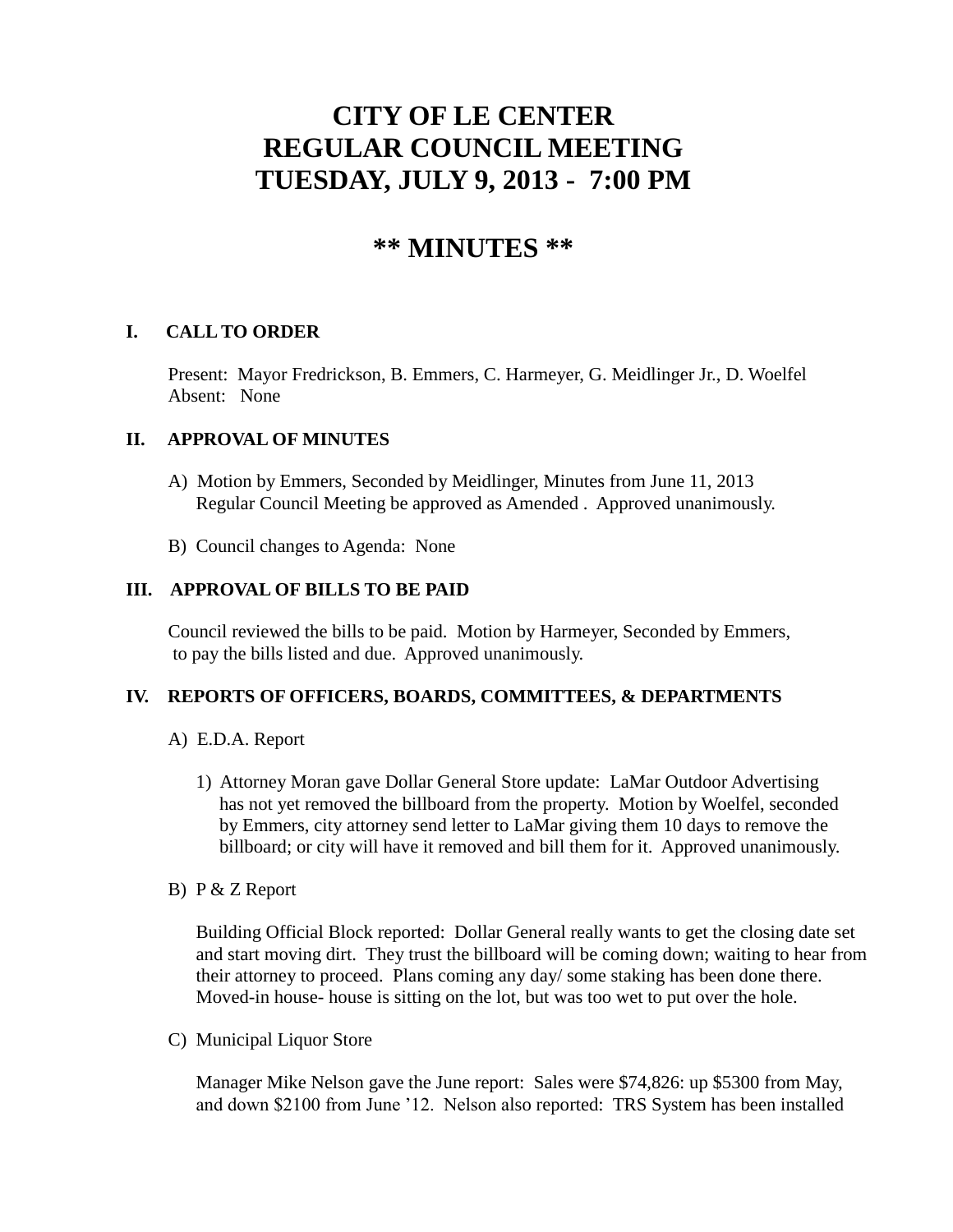and staff learning to operate them and putting in stock item info. Had good  $4<sup>th</sup>$  of July sales/ Back Alley Bash to be held that following Saturday.

D) Police Department

Police Chief Pfarr reported on the police activities for month of June: 118 calls/ 2,337 miles patrolled. Pfarr reported: calls up 18%, miles down 8%. Pfarr explained his ½ year totals report handed out to council. Post Board reimbursement applied for.

E) Water, Sewer, Streets, Parks

Public Works Supt. Curt Roemhildt reported:

- Streets- pothole mix is finally starting to take hold.
- Water- repaired water leak into American Legion on Park Avenue.
- Sewer- plant handled 2" rainfall without any bypasses or basement back-ups. Lift station failed on south end of town; staff replaced a fuse, saving city lots of money. Water tower failed after a storm; needed to reset default switch.
	- F) Bolton & Menk Engineering (Joel Hawbaker, Engineer)
		- 1) 2010 Minnesota Street Project- Hawbaker reported processing final paperwork.
		- 2) Gene Lewis sewer problem on Minnesota Street has been repaired and patched.
		- 3) 2006 Street Project- residents driveway pad and sinking curb are warranty items.
	- G) Pool Manager Dinwiddie reported deposits of \$26,047 for June; very slow with the cold wet spring. County Health Inspector "passed" the pool with no problems/ two teen nights on July 15 & Aug. 1<sup>st</sup> with prizes/ 3 umbrellas are defective; Dinwiddie price new ones for the 2014 budget/ gave WSI Training explanation.
	- H) Le Sueur County Fair Assn. Nancy Stauff reported: submitted application to Minn. Trapper's Assoc. to host 2014 state conference/ discussed fair activities for upcoming fair. Mayor, Harmeyer, Collins, Roemhildt will meet with Bill Ruhland to answer any questions he may have regarding the possible 2014 Trapper's Assoc. conference.

#### **V. PUBLIC FORUM**

 Ron Long from Le Center Lanes was present to ask the council's permission to hold a street dance on Minnesota Street on Saturday, August 24 from 3 pm – 12 midnight; with 8 bands, beer garden w/ ID bracelets, pig roast, provide own security, block off Minnesota Street that day. Council generally agreed it was a great idea and said yes.

#### **VI. OLD BUSINESS**

 A) Verizon cell-phone tower: Attorney Moran reported that he was still negotiating the monthly \$ dollar amount Verizon would pay the city to lease land. P & Z Director Block reported that Verizon contacted a private entity who requested a C.U.P. application to attempt to locate the antenna on their private property/ application not returned yet.